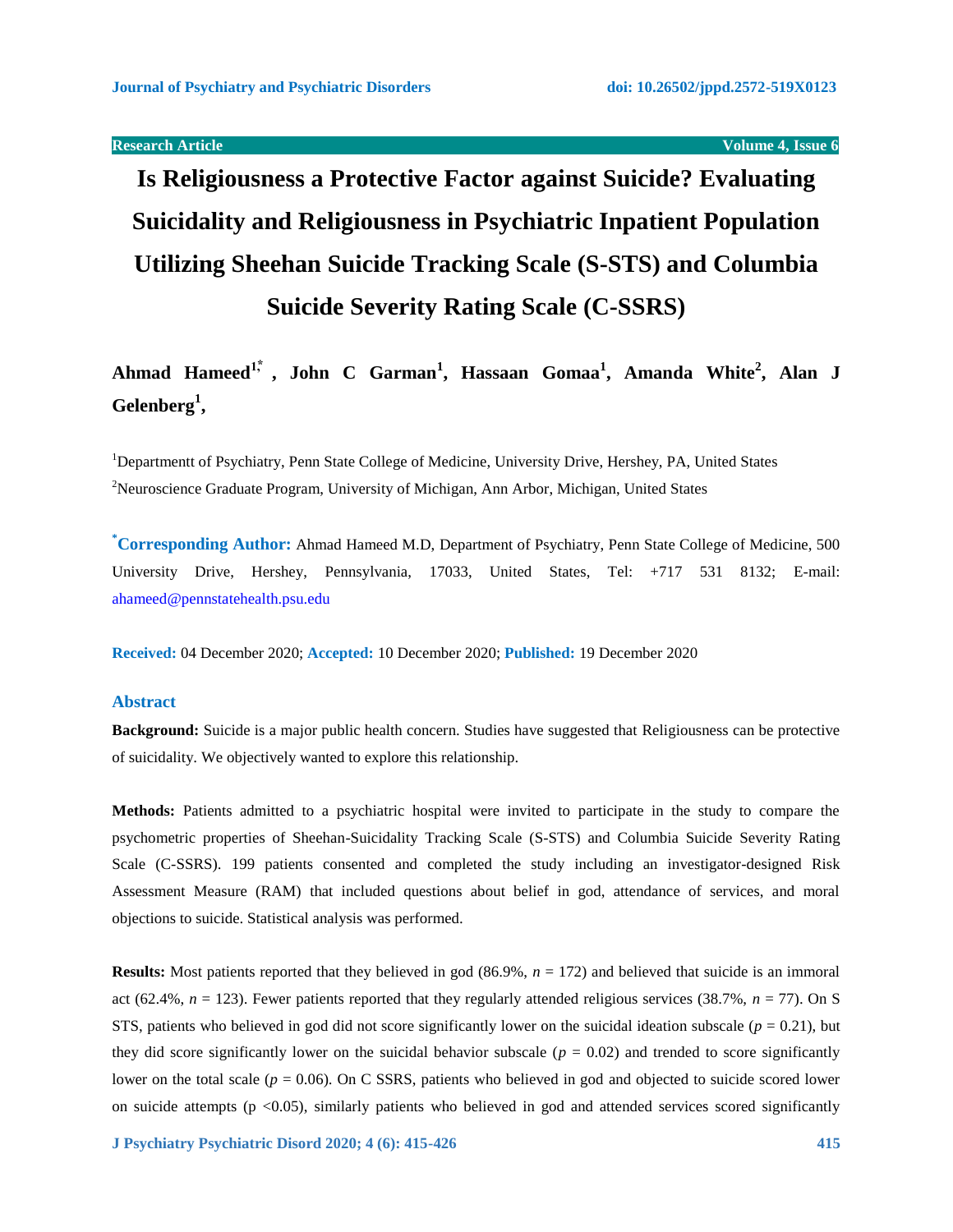lower on the suicidal ideation subscale ( $p < 0.04$ ), the suicidal behavior subscale ( $p < 0.04$ ), and the total scale ( $p$  $< 0.03$ ).

**Conclusions:** Our findings suggest that religiosity may be a protective factor for suicidality.

**Keywords:** Suicide; Suicidality; suicide ideation; Religion; Psychiatric inpatient

# **1. Introduction**

Globally, approximately 800,000 people per year die from suicide. In 2016 it was the  $18^{\text{th}}$ leading cause of death worldwide, accounting for 1.4% of total deaths (Suicide Data [1]). Low- and middle-income countries account for the majority of global suicide cases (Suicide Data [1]). In 2018 approximately 48,000 died by suicide in United States (US), where it was the  $10<sup>th</sup>$  leading cause of death, and it was the 2nd leading cause of death for individuals aged 10-34 (Leading Causes of Death Reports [2]).

Suicide is a phenomenon which largely transcends age, gender, ethnicity/race and socioeconomic status; however, across all of these groups, certain risk factors are common. In the US, the rates of suicide have been on the rise for the last 20 years and the following risks have generally remained consistent over that time. Rates of suicide are higher in men than in women (4:1), while women attempt suicide 4 times more than women. Middle-aged (45-54) and older (65+) adults are the most at risk age group (Statistics-Suicide [3]; Suicide Data [1]; Suicide Statistics, Aged Adjusted Rates [4]). Racially and ethnically, the rates of suicide are highest in White and Native American and Native Alaskans; Asian/Pacific Islander, Black and Hispanic Americans have much lower rates of suicides (Statistics-Suicide [3]; Suicide Statistics, Aged Adjusted Rates [4]). Certain other demographic risk factors related to suicide have also been elucidated. For example, studies have shown that military members and veterans make up a disproportionate amount of suicides in the US (Facts About Veteran Suicide [5]).

Suicidality is a term used to encompass a patient's disposition to cause self-harm. It is composed of three constituent behaviors: completed suicide, suicide attempt and suicide ideation (SI) (DeBastiani and De Santis [6]; Statistics-Suicide [3]). Suicide is defined as death caused by self-directed behavior with the intent to die; a suicide attempt is any non-fatal, self-directed behavior with intent of dying as a result; SI is thinking about, considering, or planning to commit suicide (Statistics-Suicide [3]). The overwhelming majority (90-95%) who die by suicide have either a diagnosed or have a diagnosable mental health disorder. The etiologies included, but are not limited to, underlying neuropathology, trauma, acute stress or feelings of hopelessness (Berardelli et al. [7]; DeBastiani and De Santis [6]). Recognizing suicidality in patients is of the utmost importance for clinicians.

Health care providers need to appropriately access individuals to identify risks for suicidality, and to determine optimal treatment recommendations for those who are at risk for suicide. Likewise, it is important to recognize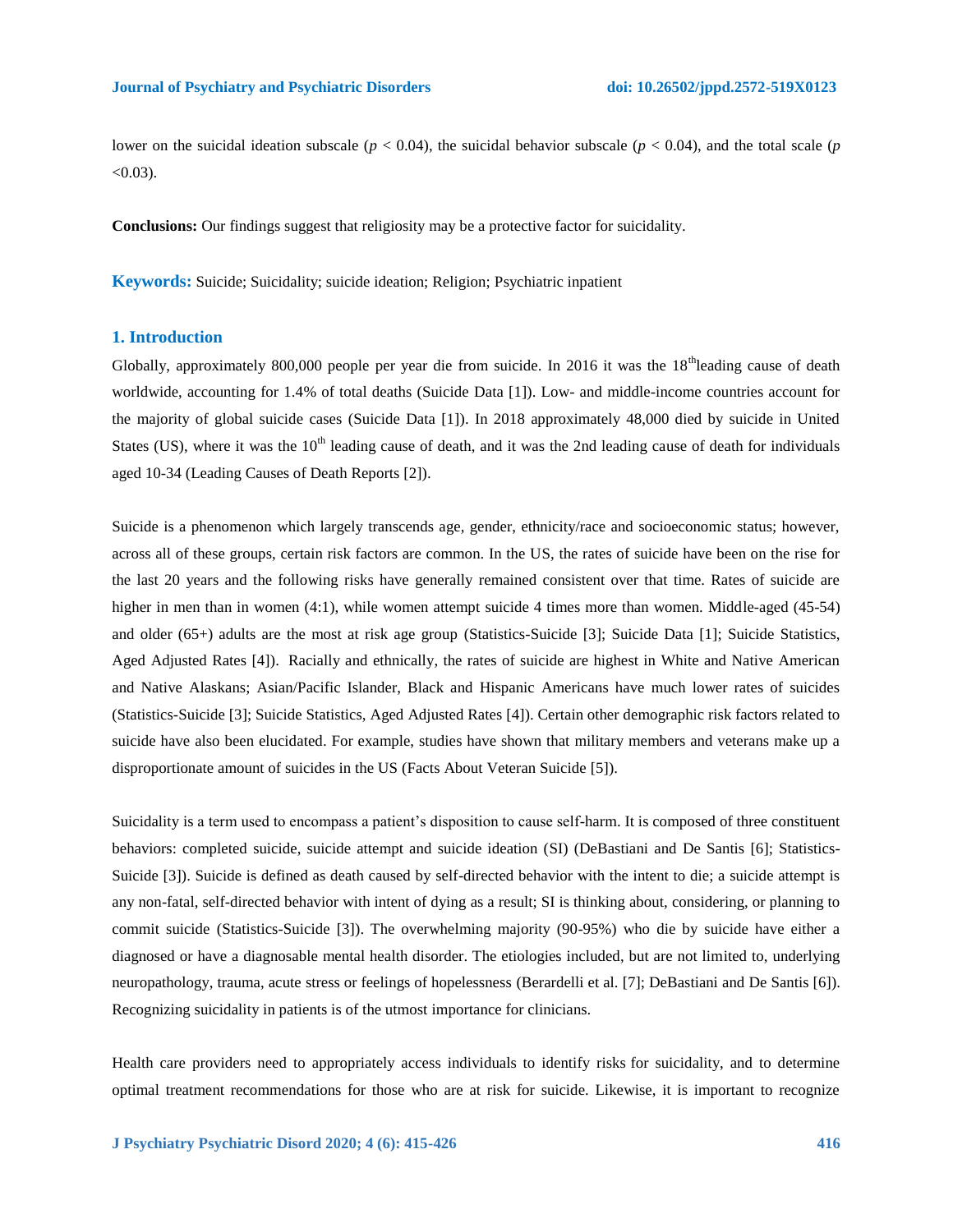#### **Journal of Psychiatry and Psychiatric Disorders doi: 10.26502/jppd.2572-519X0123**

factors which may be protective against suicidality. For instance, research has shown that strong friends and family social support may be a protective factor against suicide in some populations (Meadows, Kaslow, Thompson, Jurkovic [8]; Nock et al. [9]). Having children also seems to provide a protective effect against suicide; however, parents of children with a psychiatric illness or a child who dies have been shown to increase the risk of suicide (Qin, Mortensen [10]). Intrinsic characteristics such as self-efficacy and self-esteem seem to also play a protective role against suicide (Meadows et al. [8]; Nock et al. [9]). One potential protective factor, which is sometimes overlooked by clinicians, is religiousness.

For the majority of Americans, religion is a considered to be an important part of their lives (Religious Landscape Study [11]). In a 2017 Pew research poll of 35,000 Americans, 53% of responders considered religion to be "very important" in their lives, and of those, 60% stated that they attended religious services (temple, mosque, communion, etc.) at least once per week. Results from that poll found that individuals who believed in God were more likely to have feelings of spiritual peace and wellbeing than those who were not religious. The participants who reported religion as "very important" in their lives were more likely to use their religion as their primary guidance in determining moral right and wrong; whereas those who were not religious were more likely to use philosophy/reason, common sense and science. Moreover, religious individuals were more likely than others to believe in absolute standards or right and wrong, and the large majority believed in some conception of heaven and hell (Religious Landscape Study [11]). Suicide is largely condemned as a moral wrong in the most practiced religions around the world (Bible, Old Testament; Byron [12]; Keown [13]; Qur'an; Religions, Hinduism [14]; Saunder [15]; Siman 345 [16]).

Studies have suggested that religiosity is associated with fewer negative mental health outcomes including suicidality (Benjet et al. [17]; Bonelli, Koenig [18]; VanderWeele, Li, Kawachi [19]). Suicidal behavior (SB) is more common among individuals who do not consider themselves as religious and do not have moral objections to suicide (Gearing, Alonzo [20]; Gearing, Lizardi [21]). However, few studies have examined suicidality and have used a standardized suicide rating scales such as the Sheehan-Suicidality Tracking Scale (S-STS) or the Columbia Suicide Severity Rating Scale (C-SSRS) to study the effect that religious belief and religious involvement have on objective measures of suicidality. In this study, we utilized standardized suicide assessments to examine the relationships between religious involvement, religious behavior, SI, and SB in adults admitted to an urban psychiatric hospital. It was hypothesized that religious beliefs would be protective against suicidality.

#### **2. Methods**

The study was approved by the Institutional Review Board. Study participants were adult psychiatric inpatients who were recruited from an urban hospital for a cross-sectional, randomized, non-interventional methods study. At the time of admission, all patients were approached by the hospital staff or an investigator regarding their interest in participating in the study. Study goals included comparing two standardized suicide assessment instruments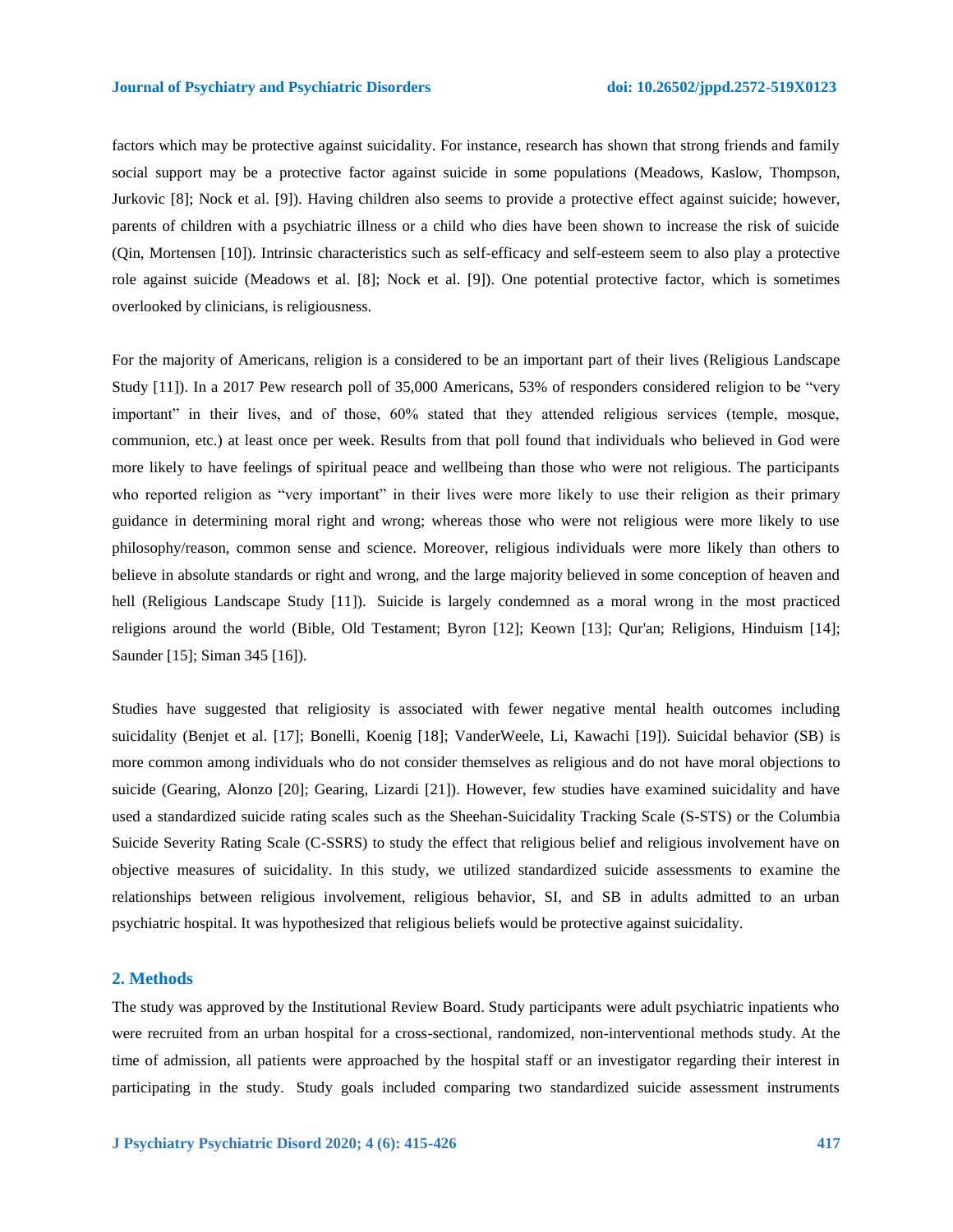((Sheehan-Suicidality Tracking Scale (S-STS) and Columbia Suicide Severity Rating Scale (C-SSRS)) and answering an investigator-designed Risk Assessment Measure (RAM) questionnaire identifying additional risk or protective factors for SI and SB. Exclusion criteria include psychosis, and inability to understand and read english. A total of 199 patients consented to participate in the study. Virtually all patients completed the S-STS, C-SSRS, and RAM questionnaires within the first three days of their hospital admission, administered by the research team who were independent from their clinical providers. Participants completed a self-report form of demographic information inquired about age, gender, race, ethnicity, marital status, and highest level of education. All participants were asked to respond to S STS and C SSRS in two time periods (i) past month (ii) over their lifetime. Data was collected and analyzed as part of an original study comparing S-STS and C-SSRS in adult psychiatric inpatients.

### **2.1 S-STS**

S-STS is a systematic and standardized suicide rating scale. The interview begins with screening questions about any history of accidents, thoughts of not living and thoughts of hurting or injuring one's self. S-STS screen individuals about suicidal ideation and behavior. S STS can be used as clinician rated scale or patient rated scale.

# **2.2 C-SSRS**

C-SSRS is a semi-structured interview that inquires about SI severity and intensity, suicidal behavior, and nonsuicidal self-injurious behavior. The interview begins with two screening questions that elicit the patient's history of SI. If the patient indicates a history of active suicidal thoughts, the interviewer proceeds by determining the patient's most severe category of ideation and behavior. C-SSRS can be used as a clinician rated scale or patient rated scale.

# **2.3 RAM**

Based on epidemiological data, a 39-item physician-administered questionnaire was created by the investigators. These 39 items inquire about risks and protective factors of suicidality that had been reported in the literature. RAM questionnaire was asked of all participants prior to the conclusion of their study participation session. RAM questionnaire had a subsection on religiosity which included the following questions a) belief in god b) attendance of religious services c) moral objection to suicide.

To examine the relationship between religiosity and suicidality utilizing C-SSRS, a secondary analysis was performed using chi-square tests. *ϕ* was calculated to determine the magnitude of possible relationships. Similarly, S-STS, a two-way analysis of variance was employed to compare scores on the S-STS composite scale and subscales between patients who reported religious involvement and belief, and patients who did not report religious involvement or belief.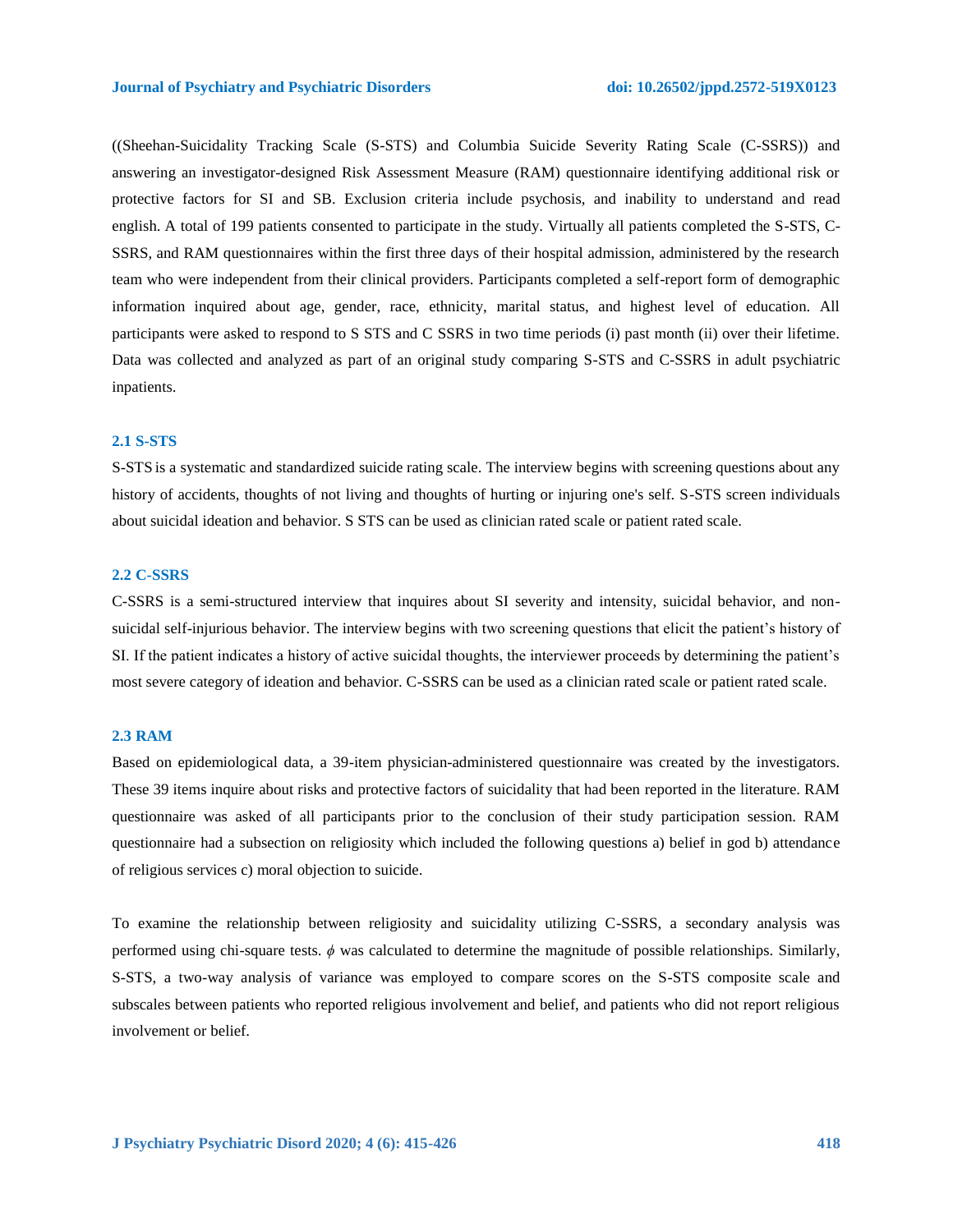# **3. Results**

#### **3.1 Sample characteristics**

Data were collected and analyzed as part of an original study comparing suicide assessment instruments in adult psychiatric inpatients (*n* = 199). Participant demographics are listed in Table 1. Most patients reported that they believed in god (86.9%,  $n = 172$ ) and believed that suicide is an immoral act (62.4%,  $n = 123$ ). Fewer patients reported that they regularly attended religious services  $(38.7\%, n = 77)$ .

| Factor                 | N(%)       | Factor                                         | N(%)       |  |  |
|------------------------|------------|------------------------------------------------|------------|--|--|
| Gender                 |            | Race (participants may check multiple options) |            |  |  |
| Male                   | 86 (43.2)  | American Indian or Alaska Native               | 9(4.5)     |  |  |
| Female                 | 113(56.8)  | Asian                                          | 4(2.0)     |  |  |
|                        |            | Black or African-American                      | 37(18.6)   |  |  |
| <b>Marital Status</b>  |            | Native Hawaiian or other Pacific Islander      | 2(1.0)     |  |  |
| Cohabiting             | 12(6.0)    | White                                          | 157 (78.9) |  |  |
| Divorced               | 33(16.6)   |                                                |            |  |  |
| Married                | 40(20.1)   | <b>Highest Level of Education</b>              |            |  |  |
| Separated              | 19(9.5)    | Grades 1-8                                     | 2(1.0)     |  |  |
| Single                 | 89 (44.7)  | Grades 9-11                                    | 21(10.6)   |  |  |
| Widowed                | 6(3.0)     | Equivalent<br>High School Graduate or<br>(GED) | 79 (39.7)  |  |  |
|                        |            | Some College or Technical School               | 67(33.7)   |  |  |
| <b>Ethnicity</b>       |            | Bachelor's Degree                              | 25(12.6)   |  |  |
| Hispanic or Latino     | 26(13.1)   | <b>Graduate Degree</b>                         | 5(2.5)     |  |  |
| Not Hispanic or Latino | 172 (86.4) |                                                |            |  |  |

|  | Table 1: Participant demographics. |  |  |
|--|------------------------------------|--|--|
|--|------------------------------------|--|--|

### **3.2 C-SSRS**

To examine whether religiosity was related to outcomes on the C-SSRS, a secondary analysis was performed using chi-square tests. *ϕ* was calculated to determine the magnitude of possible relationships. Lifetime or past month history of SI was not less prevalent among those who believed in god or who had moral objections to suicide. However, those who regularly attended religious services were less likely to indicate a past month history of passive ( $\phi$  = - 0.16; *p* < 0.05) and active non-specific SI ( $\phi$  = - 0.14; *p* < 0.05). Patients who believed in god and patients who had moral objections to suicide were less likely to have lifetime and past month history of suicide attempt; *ϕ*s ranged from - 0.17 to - 0.23;  $p's < 0.05$ . They were also less likely to have lifetime history of SB ( $\phi = -0.15$ ,  $\phi = -1.5$ 0.21;  $p < 0.05$ ). Past month history of SB was less common among those who believe in god ( $\phi = -0.15$ ;  $p < 0.05$ )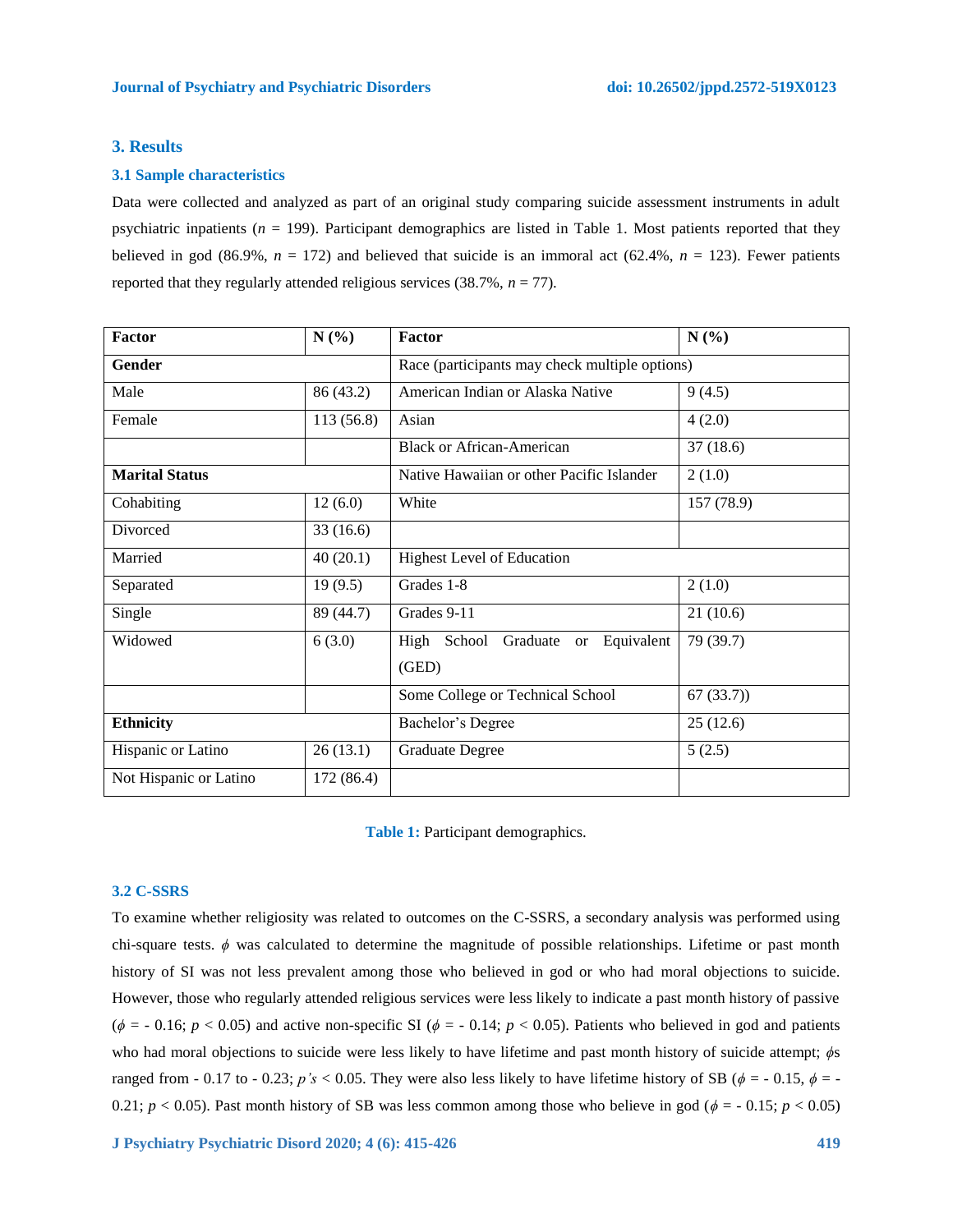and those who regularly attend religious services ( $\phi$  = -0.17; *p* < 0.05). This relationship trended for those who had moral objections to suicide but missed significance.

| <b>CSSRS</b> Variable                    | <b>Time</b> | <b>Believe in God</b> |                  | <b>Attend</b> | religious        | <b>Believe</b> | suicide<br>is    |
|------------------------------------------|-------------|-----------------------|------------------|---------------|------------------|----------------|------------------|
|                                          | Period      |                       |                  | services      |                  | immoral        |                  |
| Suicidal Ideation                        |             | $\phi$                | $\boldsymbol{p}$ | $\phi$        | $\boldsymbol{p}$ | $\phi$         | $\boldsymbol{p}$ |
| Wish to be dead                          | LT          | $-0.09$               | 0.23             | $-0.08$       | 0.29             | $-0.17*$       | $0.02*$          |
|                                          | PM          | $-0.13$               | 0.07             | $-0.16*$      | $0.03*$          | $-0.11$        | 0.11             |
| Non-specific active suicidal thought     | LT          | $-0.11$               | 0.13             | $-0.06$       | 0.37             | $-0.13$        | 0.06             |
|                                          | PM          | $-0.04$               | 0.56             | $-0.14*$      | $0.05*$          | $-0.11$        | 0.11             |
| Method without intent to act             | LT          | $-0.02$               | 0.79             | $-0.08$       | 0.26             | $-0.03$        | 0.71             |
|                                          | PM          | $-0.05$               | 0.56             | 0.01          | 0.91             | $-0.09$        | 0.25             |
| Some intent to act without specific plan | LT          | $-0.05$               | 0.52             | $-0.06$       | 0.45             | $-0.16*$       | $0.04*$          |
|                                          | PM          | $-0.06$               | 0.49             | $-0.06$       | 0.49             | $-0.20*$       | $0.01*$          |
| Active ideation, method & plan           | LT          | $-0.01$               | 0.91             | $-0.03$       | 0.66             | $-0.12$        | 0.12             |
|                                          | PM          | $-0.08$               | 0.35             | $-0.08$       | 0.30             | $-0.14$        | 0.08             |
| Suicidal Behavior                        |             | $\phi$                | $\boldsymbol{p}$ | $\phi$        | $\boldsymbol{p}$ | $\phi$         | $\boldsymbol{p}$ |
| Suicide Attempt                          | LT          | $-0.18*$              | $0.01*$          | $-0.10$       | 0.16             | $-0.23*$       | $0.01*$          |
|                                          | PM          | $-0.19*$              | $0.01*$          | $-0.07$       | 0.31             | $-0.17*$       | $0.02*$          |
| <b>Interrupted Attempt</b>               | LT          | 0.02                  | 0.78             | 0.004         | 0.96             | 0.04           | 0.56             |
|                                          | PM          | 0.01                  | 0.92             | $-0.05$       | 0.46             | 0.11           | 0.13             |
| <b>Aborted Attempt</b>                   | LT          | 0.02                  | 0.80             | 0.01          | 0.91             | $-0.01$        | 0.86             |
|                                          | PM          | 0.01                  | 0.86             | $-0.08$       | 0.24             | 0.01           | 0.86             |
| Preparatory Actions                      | LT          | $-0.03$               | 0.68             | $-0.06$       | 0.40             | $-0.002$       | 0.98             |
|                                          | PM          | 0.04                  | 0.60             | $-0.05$       | 0.53             | $-0.13$        | 0.08             |

LT: Lifetime; PM: Past Month

\* Results were statistically significant

# **Table 2:** C-SSRS data.

# **3.3 S-STS**

Next, two-way analyses of variance were used to compare scores on the S-STS composite scale and subscales between patients who reported religious involvement and belief and patients who did not report religious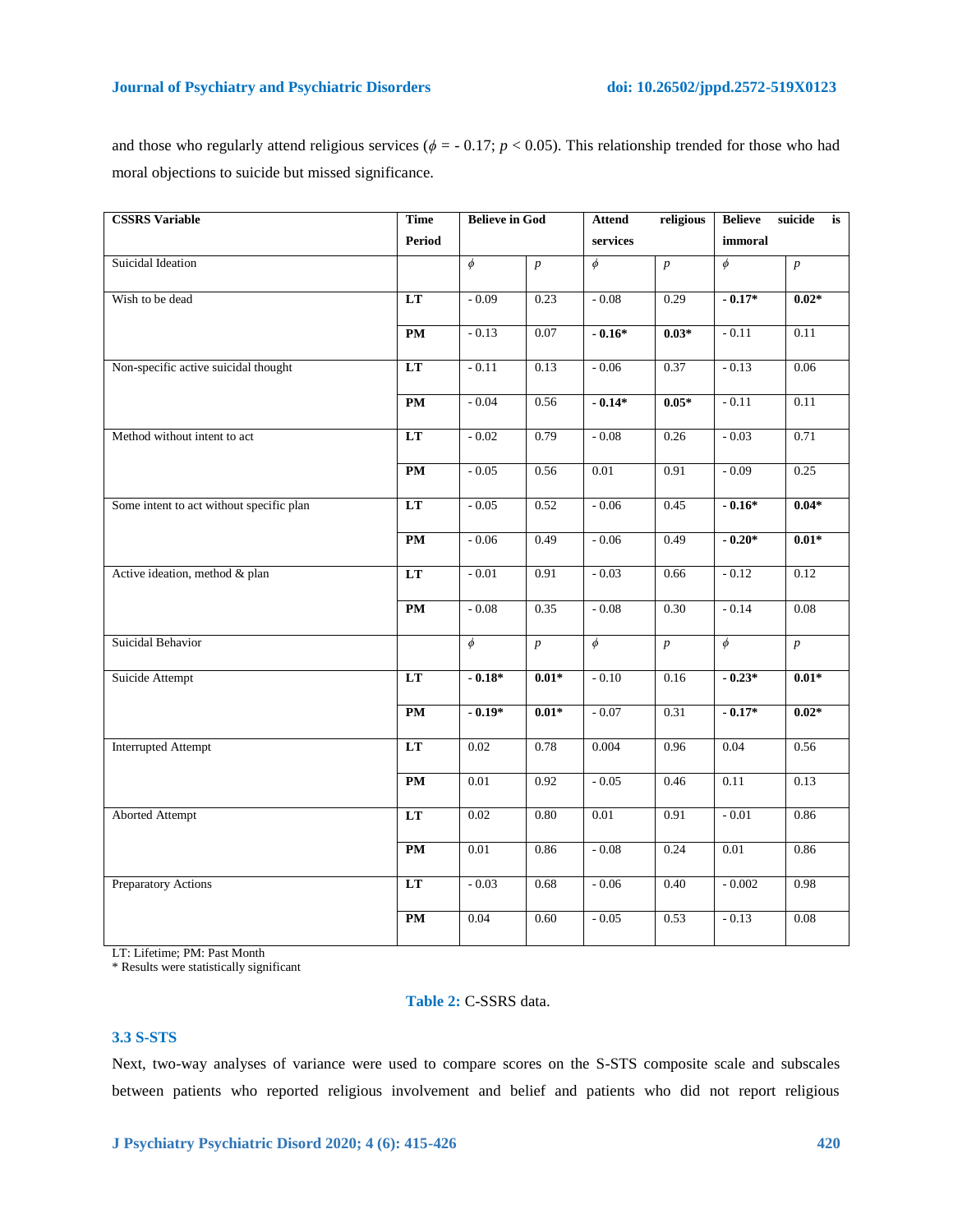involvement and belief. Most patients reported that they believed in god (86.9%, *n* = 172) and believed that suicide is an immoral act (62.4%, *n* = 123). Fewer patients reported that they regularly attended religious services (38.7%, *n*  $= 77$ ). Patients who believed in god did not score significantly lower on the SI subscale ( $p = 0.21$ ), but they did score significantly lower on the SB subscale ( $p = 0.02$ ) and trended to score significantly lower on the total scale ( $p =$ 0.06). Patients who regularly attended religious services scored significantly lower on the SI subscale (*p* = 0.04), the SB subscale ( $p = 0.04$ ), and the total scale ( $p = 0.03$ ). Patients who indicated that they believed suicide to be immoral scored significantly lower on the SI subscale ( $p = 0.02$ ) and the total scale ( $p = 0.02$ ) and trended to score significantly lower on the SB subscale  $(p = 0.10)$ .

| <b>Religious Belief/Involvement</b>   | <b>Scale</b>      | <b>P-value</b> |
|---------------------------------------|-------------------|----------------|
| Believing in god                      | Suicidal Behavior | 0.02           |
| Regularly attended religious services | Suicidal Ideation | 0.04           |
|                                       | Suicidal Behavior | 0.04           |
| Believe suicide to be immoral         | Suicidal Behavior | 0.02           |

**Table 3:** S-STS P-values.

# **4. Discussion**

Over the last 20 years, the rate of suicide has been on the rise. In United States, the rate is highest since start of this century. Researchers and clinicians have been hard at work to understand this rise and how to decrease the rate of suicide. Literature search has revealed numerous risk and protective factors which can impact suicidality, including religiosity. The majority of these studies investigated the relationship between suicide and religion in an outpatient, non-psychiatric settings. These studies have found religion to be a protective factor in suicidality. A majority of these studies have tried to assess the relationship between religion, SI and SB by using subjective measures. We wanted to explore the relationship between suicide and religiousness utilizing two objective suicide rating scales C SSRS and S STS in an inpatient psychiatric population. We felt that exploring this relationship in an inpatient psychiatric setting where the patients are generally sicker and are at a higher risk for suicidality would provide more comprehensive data into the relationship between suicidality and religiousness. Because religion is something very personal and at times individuals are not comfortable with discussing their religious beliefs, we were cognizant of this and asked the following questions 1) Do you believe in god 2) Do you attend religious services 3) Do you have moral objection to suicide, to determine our cohort's religiosity. Belief in God is the cornerstone of all monotheistic religions.

In our cohort 86.9% participants believed in god. A systematic review of 89 studies on religious affiliations and its relationship to suicide concluded that religious affiliation did not protect against SI but did find an inverse relationship between SB and patient's religiousness (Lawrence et al. [22]). Most of the available research reinforces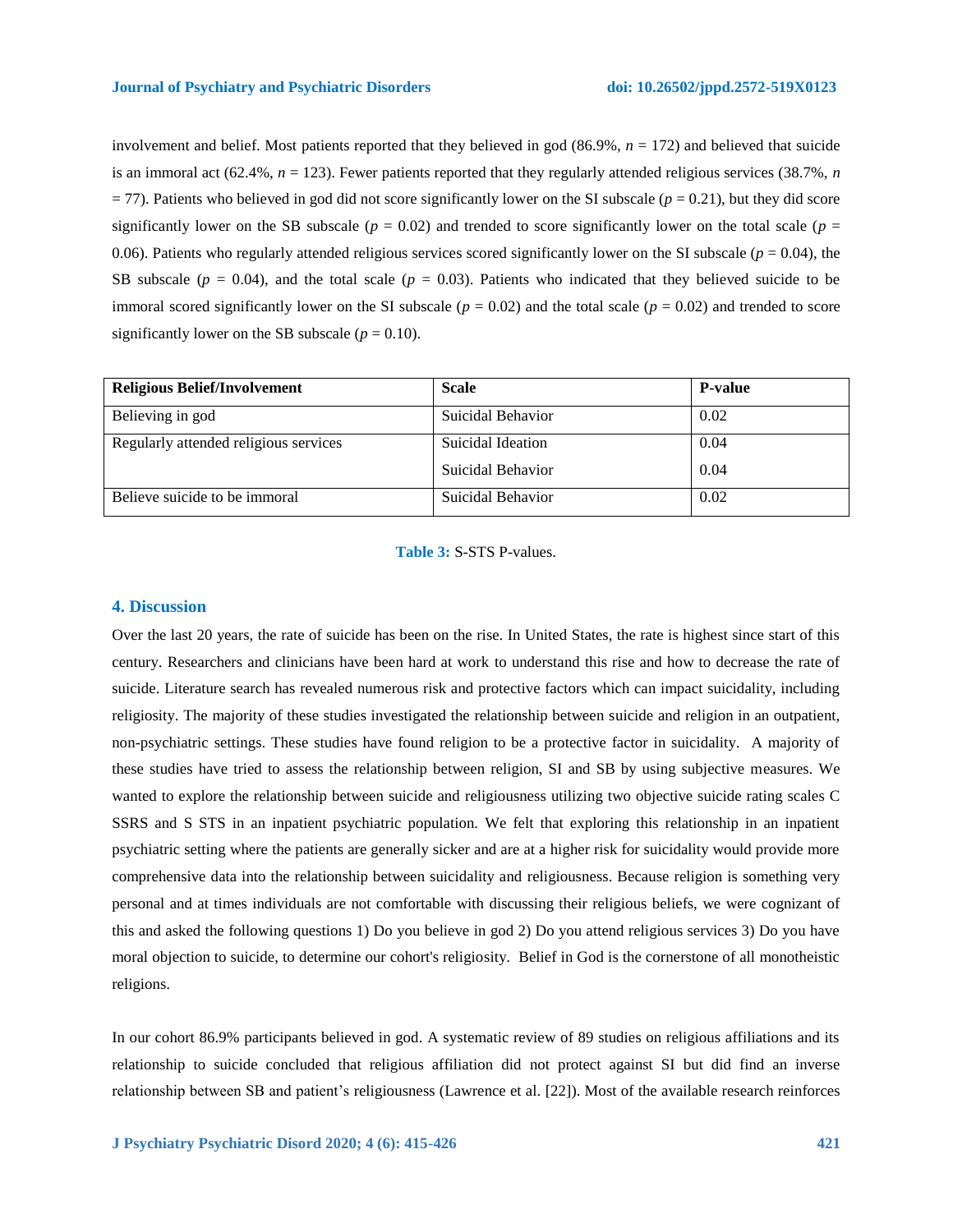the role of religiousness in protection against SB but there is no consensus on the role of religiousness as a protective factor against SI. A systematic review of 43 studies on mental health disorders, which included only 3 studies concerned with suicide, concluded that religious affiliation was associated with a decrease in both SI and SB (Bonelli, Koenig [18]). At present, from the data available, it appears that religiousness is protective of SB but there is conflicting data supporting religiousness as a protective factor against SI. In our cohort, the majority of participants reported believing in god, but believing in god was not associated with a decrease in the frequency of SI; however, it was associated with a significant decrease in SB on suicidal behavior subscale. The decrease in SB but not SI is consistent with previously reported data.

In our cohort, participants who identified themselves as religious and attended religious services showed a significant decrease in both SI, SB, and the total suicide scale score. This was significantly different from the patients who believed in god but did not attend religious services. Data obtained from a General Social Survey of 30,650 participants between 1978 and 2010 suggested that attending religious services was behind the preventive effect of religiousness in suicide (Kleiman, Liu [23]). It appears that being religious and attending religious services provided more protection against both SB and SI which was not the case for religious individuals who did not attend religious services. Furthermore, data from a Canadian epidemiological survey of 36,984 individuals showed that participants who reported being less religious had a higher likelihood of reporting a suicidal act than participants who were involved in weekly religious activities (Blackmore et al. [24]). Attending religious services as a protection against SI and SB is also supported by a Turkish study that examined deaths between 2000 and 2009 during the month of Ramadan. They found that during this holy month of fasting from sunrise to sunset and an increased involvement in religious activities, Muslim deaths by suicide decreased (Demirci, Dogan, Koc [25]). This decrease in deaths by suicide may be due to the higher spirituality, increase social interaction and increase engagement in religious activities such as congregational prayers that are held daily during that month. Similarly, data obtained from 121 adolescents who were subjected to bullying and peer victimization showed that private religious practices and religious activities were associated with decreased SI (Cole-Lewis, Gipson, Opperman, Arango, King [26]). Neeleman et al. processed the data of 28085 individuals from 19 Western countries between 1989 and 1990 to examine the relationship between suicide, suicide tolerance, and religion. They proposed that religious activity attendance was associated with lower suicide rates in females but not in males (Neeleman, Halpern, Leon, Lewis [27]). A study of 89,708 women from 196 to 2010 in the United States observed the relationship between attending religious services attending and suicide showed that women who attended a religious service once a week had a 5 fold decrease in suicide risk compared to those who never attended religious services (VanderWeele et al. [19]). In our cohort, attending religious services was a protective factor for both SB and SI. These results are congruent with previous studies that showed a preventive role of religious attendance against both SB and SI. It is possible that attending religious services can provide community support and decrease the chance of social alienation, which is theorized to be a major component of SB (Ribeiro et al. [28]). Our cohort has a gender distribution of 56.8 %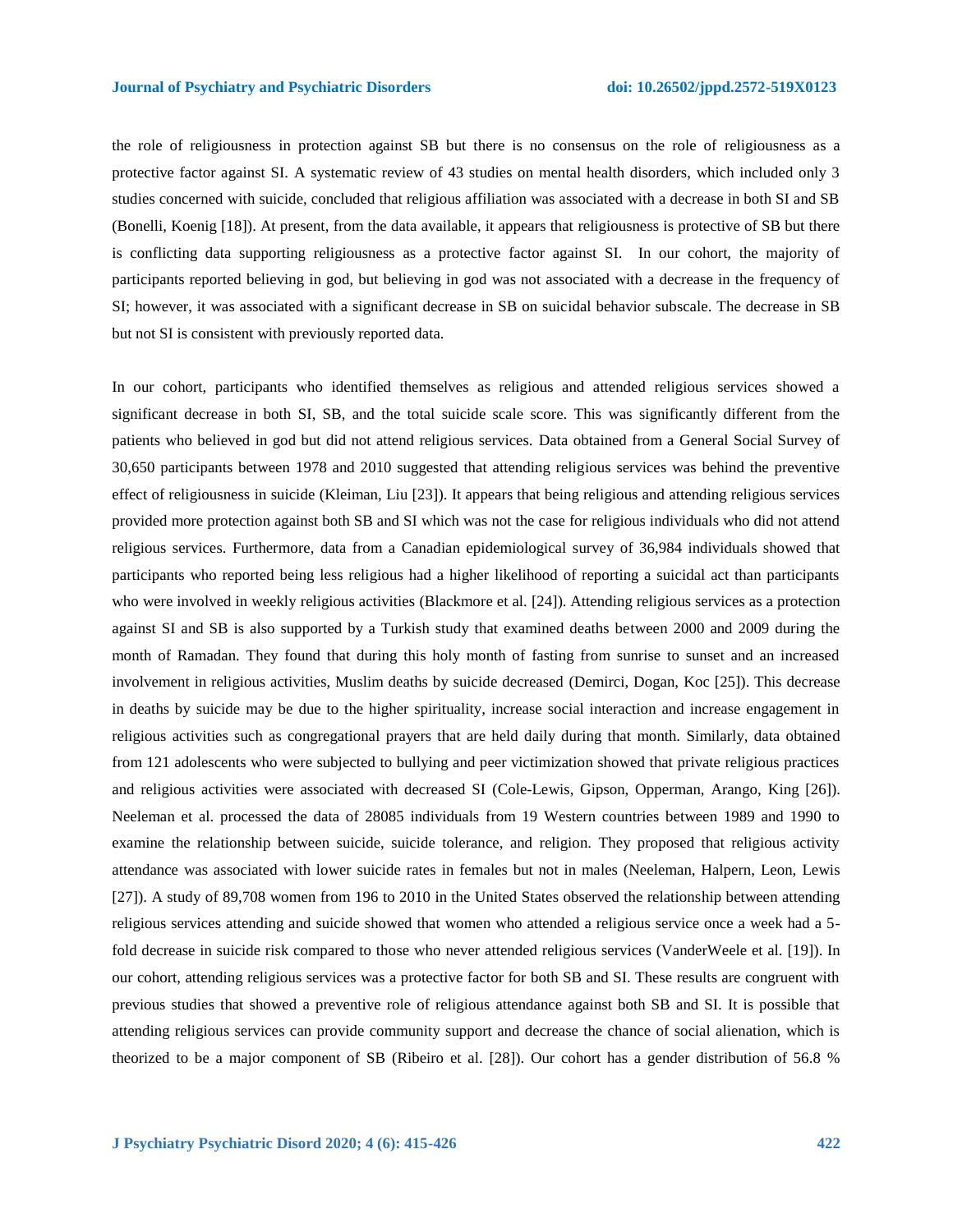females vs 43.2 % males and we did not detect a significant difference between the two genders regarding religiousness or religious attendance being protective against SI or SB.

About two thirds of our participants believed that suicide was an immoral act. Participants who believed that suicide was immoral reported significantly less SI compared to other participants. Participants who reported themselves to be religious and who believed that suicide was immoral reported significantly less SI and SB. In 2011, Dervic et. al conducted a study of 149 bipolar depression patients of whom 51 reported being religious. They reported that patients with religious affiliations scored higher on the moral/religious objection to the suicide subscale on the reasons for living inventory and proposed that the moral/religious objection may be behind the protective role of religion in suicide (Dervic et al. [29]).

Would being non-religious put individuals at a higher risk to suicidality? We did literature search to look at data exploring the relationship between individuals who considered themselves as non-religious and suicidality i.e. SI and SB. In 2015, a Brazilian web-based study assessed SB in 48,569 participants using an instrument based on the Suicidal Behaviors Questionnaire. Data obtained showed that participants who considered themselves as nonreligious were at a higher risk of suicide compared to participants who considered themselves as religious (de Araújo, Mazzochi, Lara, Ottoni [30]). Benjet C et al assessed 4189 first-year students in 6 universities in Mexico for psychopathologies to try identify risk factors found that having no religion is associated with an increased risk in SB (Benjet et al. [17]). Similarly, another study which consisted of a survey of 279 college students in Idaho explored the relationship between SI, religiosity, and hopelessness. Analysis of the data showed that students who were less religious tended to report more SI (Simonson [31]). This data suggests that individuals who consider themselves non-religious have a higher lifetime risk for SI and SB.

We also need to be mindful that in certain circumstances religion might not be as protected as reported. Analyzing data from 129 adolescents suffering from depression and suicidality revealed that religious adolescents who were attracted to the same sex individuals reported more SB than non-religious adolescents who were attracted to the same sex individuals (Shearer et al. [32]). Another study of 2949 Lesbian, Gay, Bisexual, and Transgender (LGBT) youth sought to understand how religiosity impacts suicidality in LGBT individuals and found that LGBT youth raised in a religious environment have a higher risk of SI and SB compared to other LGBT youth (Gibbs, Goldbach [33]). In these two studies, instead of religion being a protective factor for SI and SB, it increased suicidality in LGBTQ adolescent and youth. A possible explanation for this effect of religion on suicidality in these studies could be the internal conflict between ones religious beliefs and sexual orientation which is contrary to what is appropriate and accepted in one's religion. In our study, we did not assess for circumstances when religion might be a risk rather than a protective factor for suicide.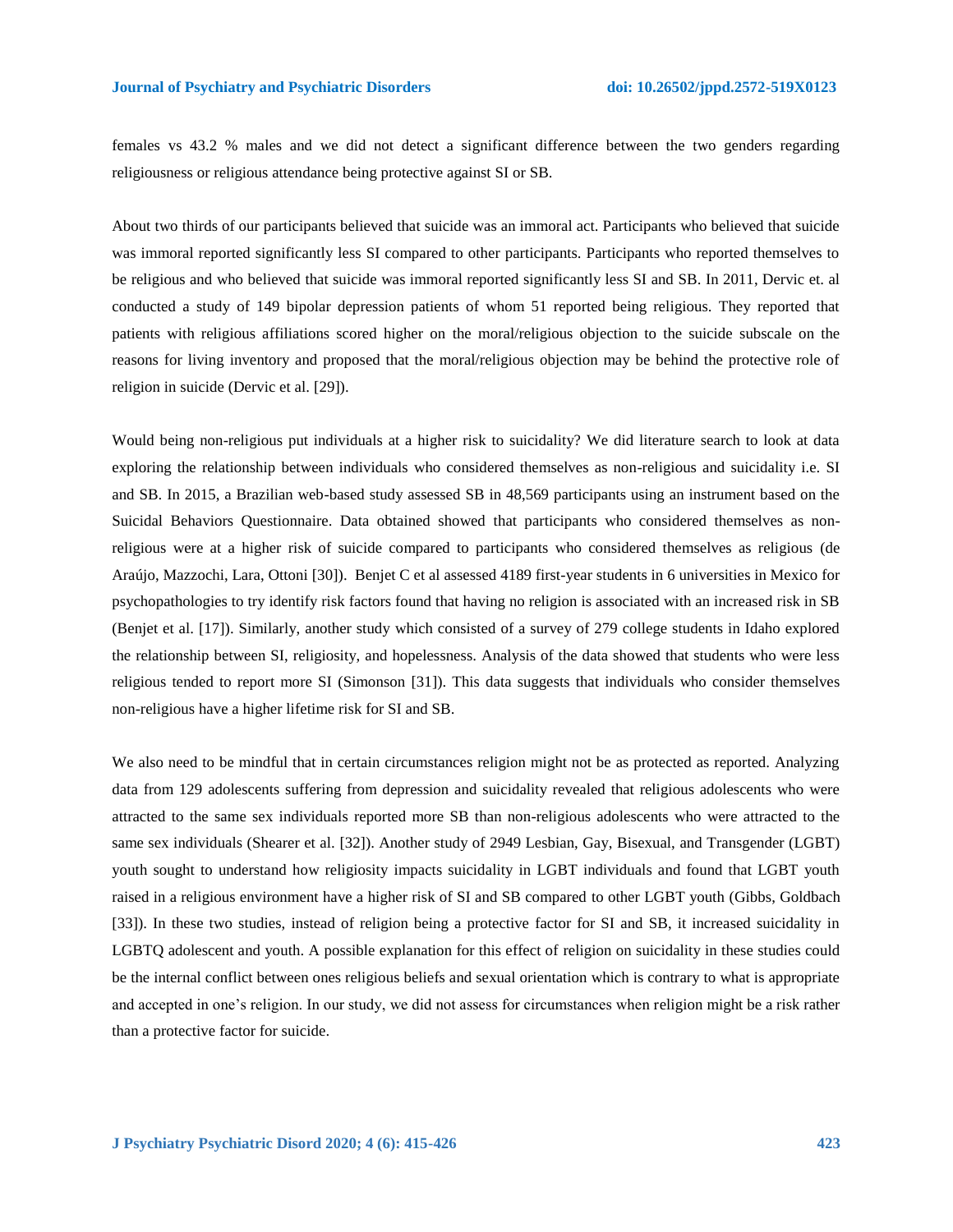Assessing an individual's suicidal risk is a complex process. In addition to numerous risk and protective factors influencing individual's suicidal risk, clinicians regardless of their beliefs, should also consider individuals religiousness including their belief in god, attendance of religious services, and moral objections to suicide as essential risk screening questions. Clinicians should also be mindful that in some circumstances, individuals' internal conflicts with their religious doctrine might negate the protective effects of religion on suicidality. Our study used two objective suicide rating scales, C SSRS and S STS to access suicidality. Religiousness was determined by asking specific questions. Our cohort were individuals who were admitted to an acute psychiatric inpatient unit making our cohort a high acuity cohort. We recommend further exploration of the relationship between religiousness and suicidality by utilizing other objective suicide rating scales and in different clinical settings.

# **5. Limitations**

There are some limitations such as a limited sample size. The patients were selected from an inpatient psychiatric setting which captures more severe patients. We did not assess the participants' spirituality, nor did we identify different religions and their separate impact on suicidality.

#### **Acknowledgement**

The data for this manuscript was part of a larger study which was supported by an investigator initiated award from Pfizer, Inc to Penn State Hershey Medical center. The authors are grateful to all of the study participants.

#### **Funding**

The data for this manuscript was part of a larger study which was supported by an investigator initiated award from Pfizer, Inc to Penn State Hershey Medical Center.

# **Conflicts of Interest**

None reported.

# **Ethics**

The study was approved by the Penn State College of Medicine IRB.

#### **References**

- 1. Suicide Data. In. World Health Organization Web site: World Health Organization (2016).
- 2. Leading Causes of Death Reports. In. Center of Disease Control and Prevention Website: Center of Disease Control and Prevention (2018).
- 3. Statistics-Suicide, 2017. In. National Institute of Mental Health Website: National Institute of Mental Health (2017).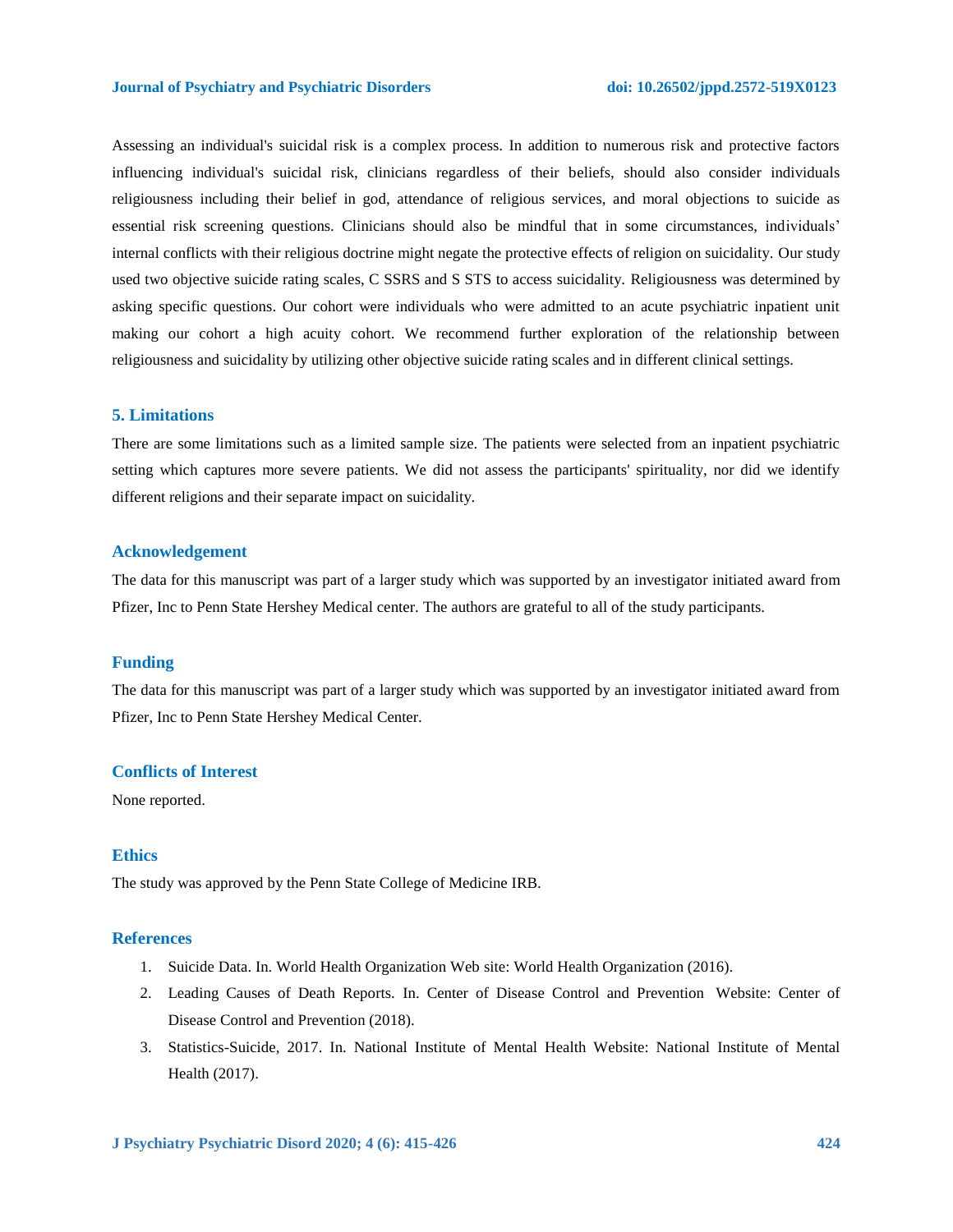- 4. Suicide Statistics, Aged Adjusted Rates. In. American Foundation for Suicide Prevention: American Foundation for Suicide Prevention (2017).
- 5. Facts About Veteran Suicide. In. U.S. Department of Veterans Affairs Website: U.S. Department of Veterans Affairs (2018).
- 6. DeBastiani S, De Santis JP. Suicide Lethality: A Concept Analysis. Issues Ment Health Nurs 39 (2018): 117-125.
- 7. Berardelli I, Corigliano V, Hawkins M, et al. Lifestyle Interventions and Prevention of Suicide. Front Psychiatry 9 (2018): 567.
- 8. Meadows LA, Kaslow NJ, Thompson MP, et al. Protective factors against suicide attempt risk among African American women experiencing intimate partner violence. Am J Community Psychol 36 (2005): 109-121.
- 9. Nock MK, Borges G, Bromet EJ, et al. Suicide and suicidal behavior. Epidemiol Rev 30 (2008): 133-154.
- 10. Qin P, Mortensen PB. The impact of parental status on the risk of completed suicide. Arch Gen Psychiatry 60 (2003): 797-802.
- 11. Religious Landscape Study. In. Pew Research Center Website: Pew Research Center (2019).
- 12. Byron W. Do People Who Commit Suicide Go to Hell. In. Catholic Digest: Catholic Digest (2007).
- 13. Keown D. End of life: the Buddhist view. Lancet 366 (2005): 952-955
- 14. Qur'an. In Religions, Hinduism. In Euthanasia, assisted dying, and suicide. British Broadcasting Corporation Website: British Broadcasting Corporation 1 (2009).
- 15. Saunder W. The Sin of Suicide. In. Catholic Education Resource Center Website: Catholic Education Resource Center.
- 16. Siman 345. In. Halakhah, Sculchan Arukh.
- 17. Benjet C, Gutiérrez-García RA, Abrego-Ramírez A, et al. Psychopathology and self-harm among incoming first-year students in six Mexican universities. Salud Publica Mex 61 (2019): 16-26.
- 18. Bonelli RM, Koenig HG. Mental disorders, religion and spirituality 1990 to 2010: a systematic evidencebased review. J Relig Health 52 (2013): 657-673.
- 19. VanderWeele TJ, Li S, Kawachi I. Religious Service Attendance and Suicide Rates-Reply. JAMA Psychiatry 74 (2017): 197-198.
- 20. Gearing RE, Alonzo D. Religion and Suicide: New Findings. J Relig Health 57 (2018): 2478-2499.
- 21. Gearing RE, Lizardi D. Religion and suicide. J Relig Health 48 (2009): 332-341.
- 22. Lawrence RE, Brent D, Mann JJ, et al. Religion as a Risk Factor for Suicide Attempt and Suicide Ideation Among Depressed Patients. J Nerv Ment Dis 204 (2016): 845-850.
- 23. Kleiman EM, Liu RT. An examination of the prospective association between religious service attendance and suicide: Explanatory factors and period effects. J Affect Disord 225 (2018): 618-623.
- 24. Bible, Old Testament. In. Blackmore ER, Munce S, Weller I, et al. Psychosocial and clinical correlates of suicidal acts: results from a national population survey. Br J Psychiatry 192 (2008): 279-284.